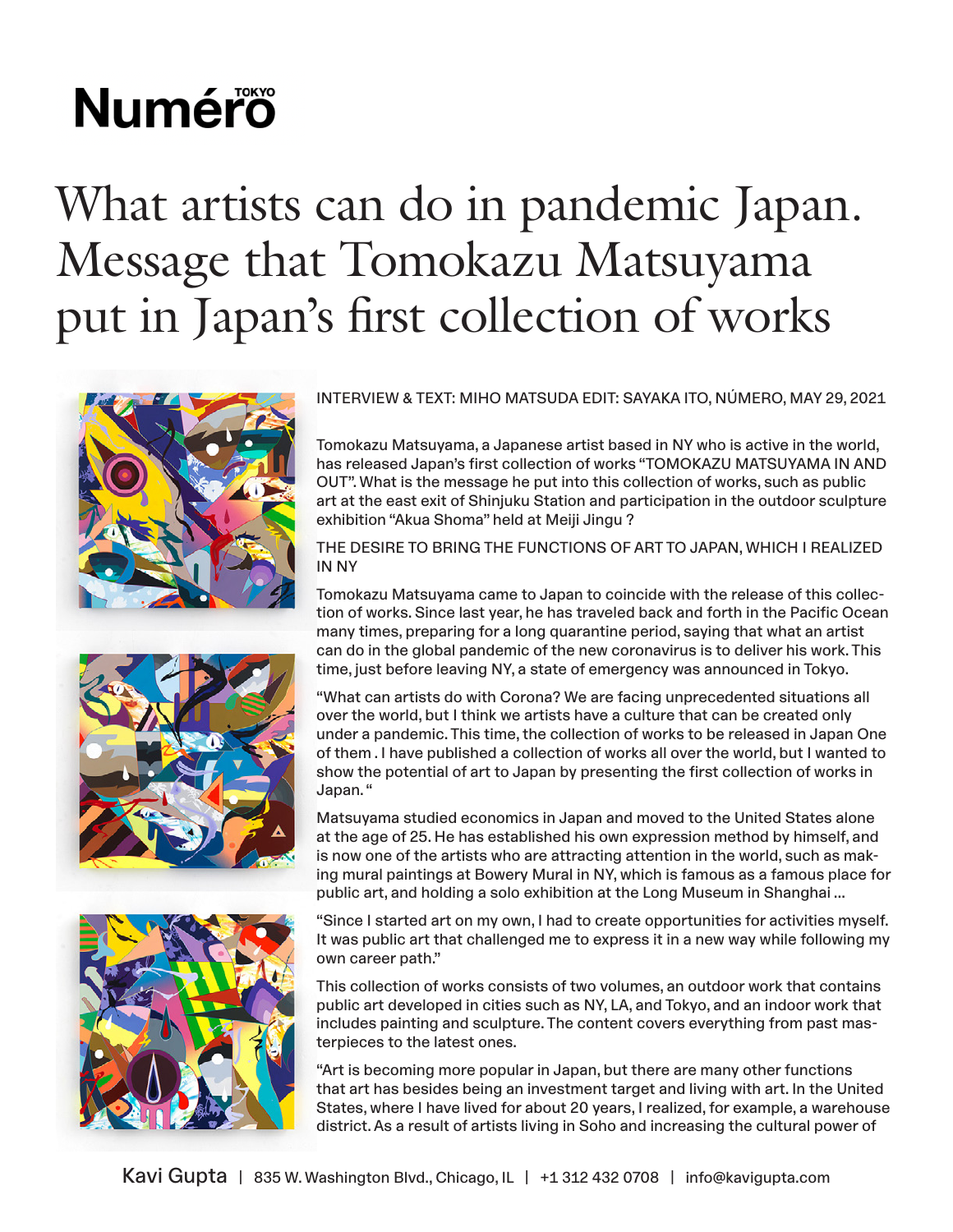### **Numéro**



Tomokazu Matsuyama, River To The Bank, 2021

the city, land prices will rise, restaurants and fashion will enter, and eventually it will become a safe residence area, changing the flow of people and the city. There is also power. There are many artists who are active in the world in Japan, but I think there is a view that I can see because I live in NY, and I think there is a way of thinking about art. I want to deliver that through this collection of works. I am thinking "

#### THERE IS A CULTURE THAT CAN BE CREATED BECAUSE IT IS IN A PANDEMIC

How does the Japanese art and culture scene look to him?

"When I return to Japan, I go to a large second-hand bookstore. All the information is lined up in parallel and I can choose freely. I layer various things when formulating

the concept, but the accumulation of this information is very helpful. And Japan's high level of information sensitivity is very attractive. Now that the city is losing its vitality due to the corona disaster, it is the role of culture to bring it back to life. "

Spread of new coronavirus infection from last year. Public art at the east exit of Shinjuku was also set up as the infection spread to Shinjuku. For him who works in the world, he is forced to have a long quarantine period every time he moves. However, this is not a headwind.

"This corona wreck is an unprecedented situation that the world is experiencing at the same time. However, for me, 20 years of living in NY has been a battle against adversity. Asians have been incorporated into the NY art scene in the first place. In other words, no matter what you make, you will not be dealt with. In that process, you